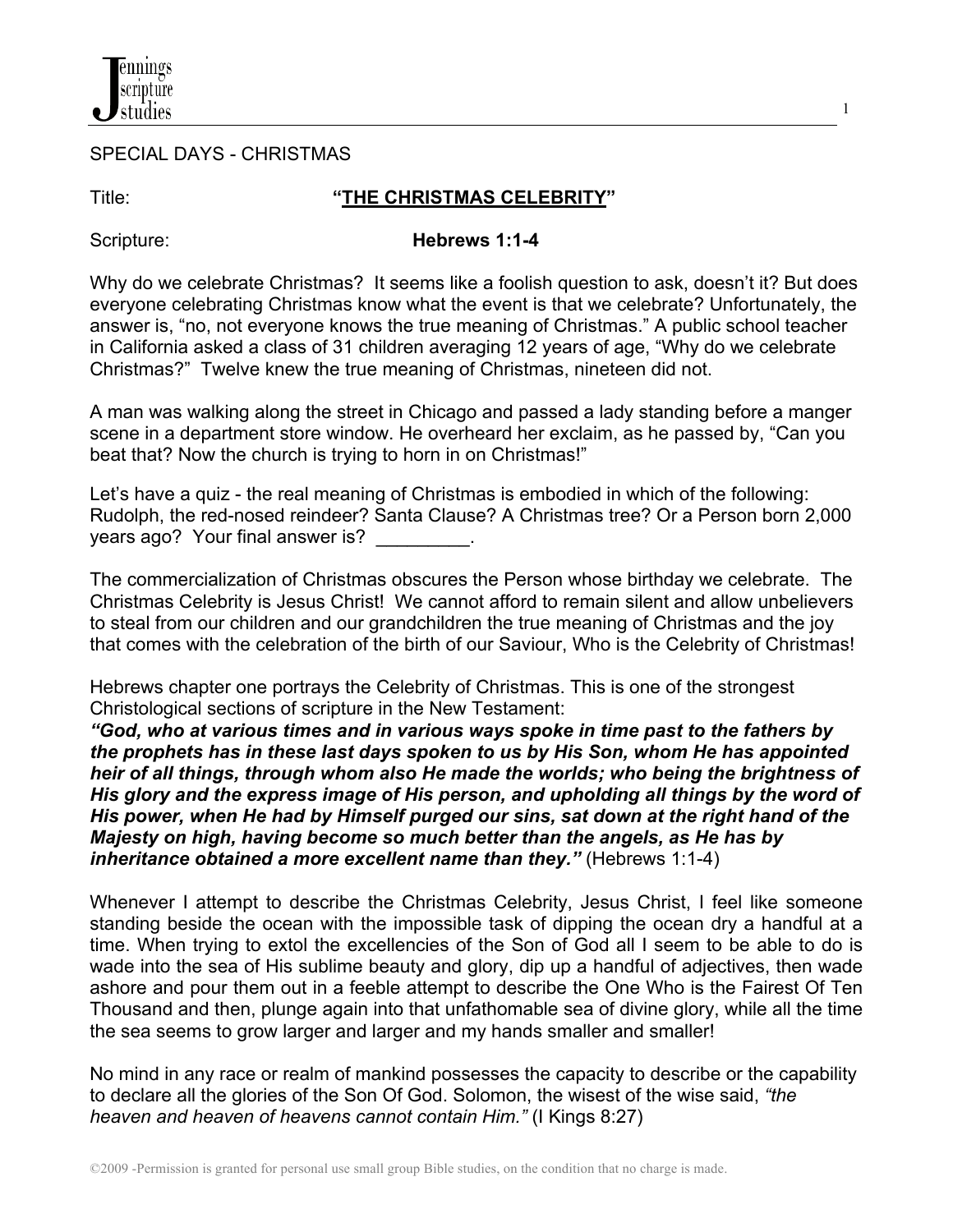You may search literature and lexicons, dictionaries and declarations, history and homilies, encyclicals and encyclopedias, only to discover, as the hymn writer said,

 *"No mortal can with Him compare, Among the sons of men; Fairer is He than all the fair, That fill the heavenly train."*

in Hebrews Chapter one there are several snapshots of the Christmas Celebrity. First,

**JESUS CHRIST IS DIVINE ARTICULATION.** Hebrews 1:1-2a

*"God, who at various times and in various ways spoke in time past to the fathers by the prophets, has in these last days spoken to us by His Son ......."*

God spoke in the past to patriarchs and prophets. Now He speaks in an entirely different way. He spoke His Message to us in flesh and blood, in His Son! To articulate is to communicate one's thoughts. What does God think about us sinners? The answer is not left to our imaginations. God's thoughts toward us are expressed in His Son. He *"…..has in these last days spoken to us "by His Son."* In the original it reads, *"in Son."* The meaning is not that Jesus Christ came to speak verbally God's message (even though He did do that in His ministry), but the meaning here in this verse is that Jesus Christ was God's message!

He is the full and final revelation of the Self-revealing God; the full expression and perfect reflection of God's heart. He is the personification of God's thoughts. God spoke His thoughts – and His thoughts became flesh and blood. God spoke the world into existence; He spoke and there was light; again God spoke and His message was encapsulated in His Son, Jesus Christ who is the Light of the world!

*"In the beginning was the Word"* (John 1:1) In His pre-incarnate state He was The Word. However, a thought unexpressed is a thought unknown. Therefore, *"The Word was made flesh."* (John 1:14) That is The Message - The Message took on flesh! The Incarnation means "enfleshment." The Message is a Person – Divine Articulation! He is The Message of grace and The Message of truth! (John 1:14) He is both the Messenger and The Message.

Christmas is saying to us, "Listen, God Speaks!" In the Person of the Christmas Celebrity God speaks: in a humble birth, a holy life, a horrible death, a hallelujah resurrection, a heavenly throne! Listen! God speaks! On the Mount of Transfiguration God the Father said, *"This is my beloved Son in whom I am well pleased; Hear Him!"* This is the Christmas Celebrity – this is the meaning of Christmas – God's Message to mankind in human form.

# **JESUS CHRIST IS DIVINE ARCHITECT**. Heb. 1:2b

*"…. through whom also He made the worlds ...."*

The word "*made"* in the Greek is *"poieo"* and denotes all activity involved in bringing the ages and the universe into being. God is a Builder. All of God's projects have design. Where there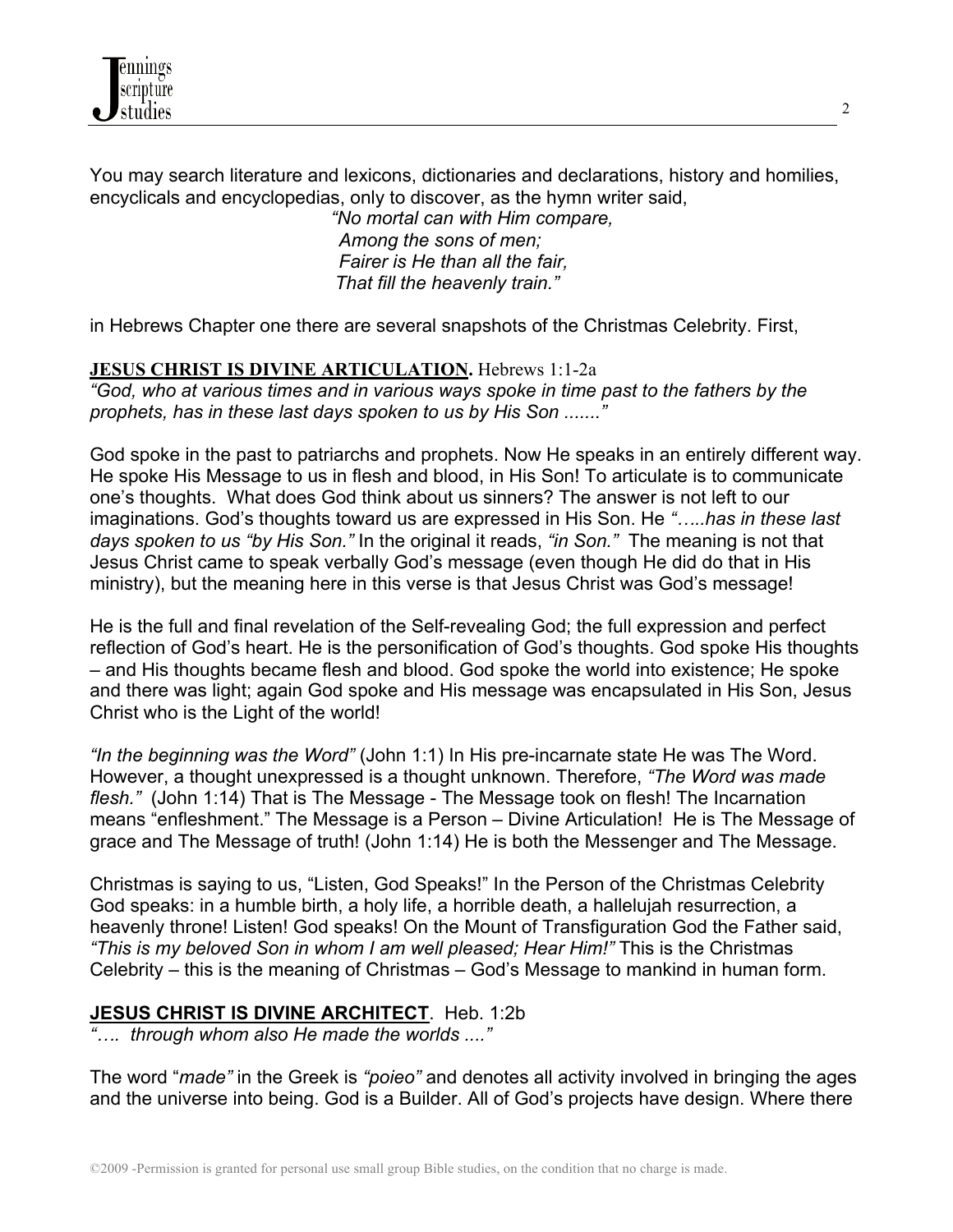is design there is a Designer! Jesus Christ is the Designer, the Architect. He is the Architect of the Ages. What has he designed and built?

## *He Designed And Built The Universe.* v. 2

Col. 1:16 tells us: "*For by Him all things were created that are in heaven and that are on earth, visible and invisible, whether thrones or dominions or principalities or powers. All things were created through Him and for Him."*

What a universe! It operates like clockwork. The psalm writer said: *"When I consider your heavens, the work of your fingers, the moon and the stars, which you have set in place, what is man that you are mindful of him, the son of man that you care for him?* (Psalm 8:3-4)

## *He Designed And Built Our Bodies*.

Again the psalm writer said concerning his body, "*For you created my inmost being; you knit me together in my mother's womb. I praise you because I am fearfully and wonderfully made."* ( Ps 139:13-14)

There is, in the verse, the word "*created"* again. Also, Colossians tells us that, *"by Him all things were created that are in heaven and that are on earth, visible and invisible, whether thrones or dominions or principalities or powers. All things were created through Him and for Him."* (Col.1:16) The word "*created"* is used of an artist and his work*.* What works of art our bodies are! The brain, the ear, the heart, the circulatory system etc. Admittedly, the works of art may be getting a little old and worn but they are the handiwork of Jesus Christ, the Christmas Celebrity!

# *He Designed And Is Building The Church.*

In Matthew 16:18 Jesus said, *"And I also say to you that you are Peter, and on this rock I will build My church, and the gates of Hades shall not prevail against it."*

He has been building His Church for over 2000 years. Men scoff at the church, criticize it, slander it, but Ephesians 5:27 says that The Builder, the Lord Jesus, sees the His church as "*a glorious church, not having spot or wrinkle or any such thing, but that she should be holy and without blemish."*

# *He Designed And Is Building Heaven.*

In John 14:6 Jesus said, *"I go to prepare a place for you and I will come again..."* In the book of the Revelation of Jesus Christ, we are given glimpses of heaven, and what a place it is! As children we used to sing the chorus:

 *"Heaven is a wonderful place Filled with glory and grace; I'm going to see my Savior's face Heaven is a wonderful, Heaven is a glorious place."* 

And it is because Jesus Christ is the Architect and Builder!

Since He designed and built the universe, the human body, the church and heaven, don't you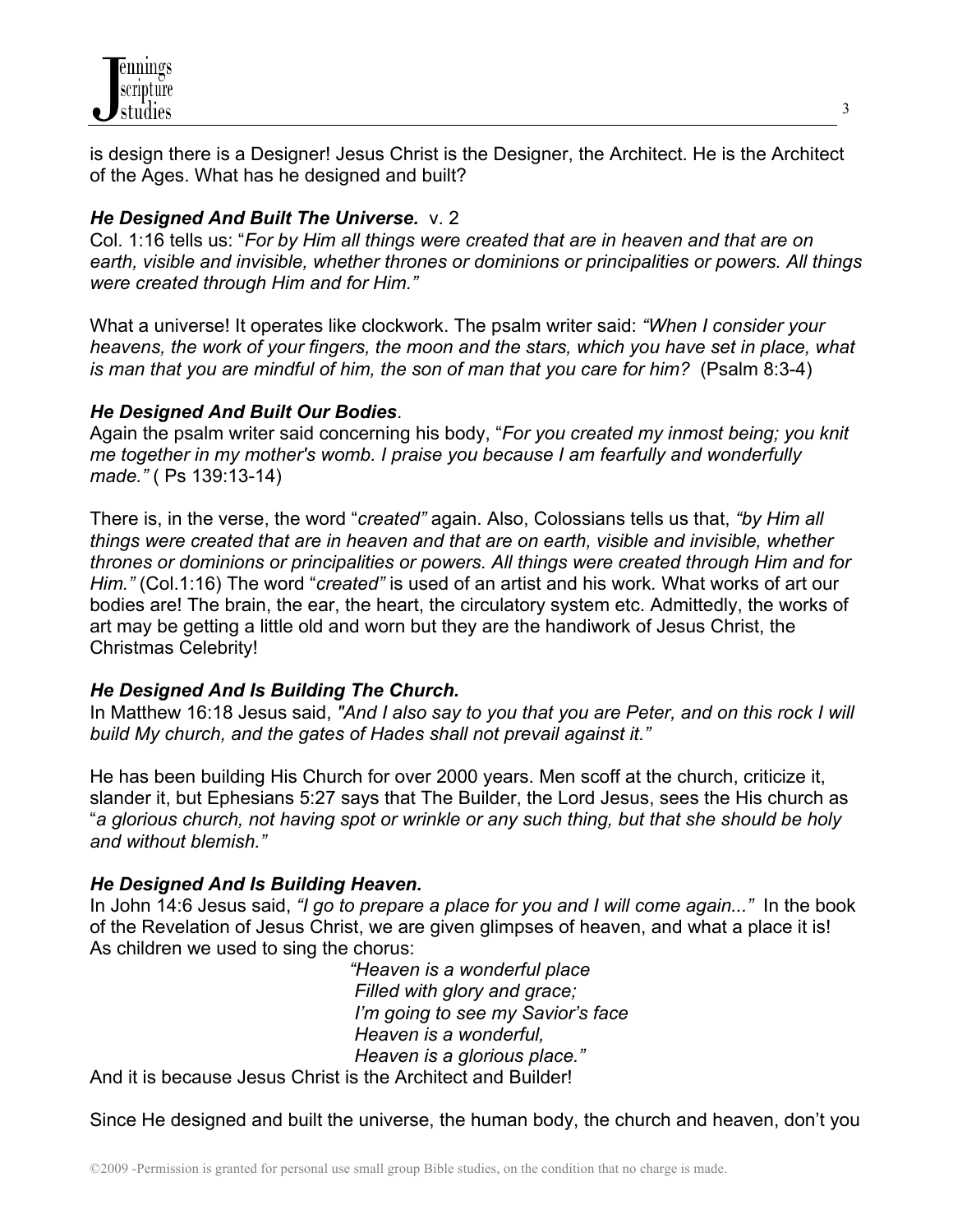

 think He can design and build your life, your family, your church, your business? The Celebrity of Christmas is God's Articulated Message and Architect of the Ages. Furthermore:

### **JESUS CHRIST IS THE DIVINE APPEARANCE.** Hebrews1:3a

*"Who being the brightness of His glory and the express image of His person ..."* 

God appeared in human flesh the night of the nativity. *"Once at the end of the ages, He has appeared to put away sin by the sacrifice of Himself."* (Heb.9:26) The angel announced to Joseph, "*Behold, the virgin shall be with child, and bear a Son, and they shall call His name Immanuel,"* which is translated, "*God with us*." (Matt. 1:23) To the Philippians, Paul wrote that He took upon Himself *"the form of a bondservant"* and that He came *"in the likeness of men. And being found in appearance as a man, He humbled Himself and became obedient to the point of death, even the death of the cross."* (Phil.2:7,8)

Jesus Christ is God in flesh! The description of Him in Hebrews 1:3 could never be applied to any other human being. "Christ is to the Father what the rays of the sun are to the sun. He is the radiance of God's glory. It is impossible to separate the rays from the sun, it is also impossible to separate Christ's glory from the nature of God." (Wiersbe) He is "*the express image of His person."* Colossians 1:15 states, "*He is the image of the invisible God."* The Son perfectly mirrors the Father; He is His exact representation. He, God Visible, describes God Invisible.

Jesus Christ is both the Noun of Nouns and the Adjective of The Almighty. A noun is a person, place or thing. Jesus Christ is the exact representation of the very substance of God. When we see Christ we see the very glory of God, "*the brightness of His glory and the express image of His person."* 

An adjective describes a noun. Jesus Christ is also the Adjective of The Almighty! Just as John The Baptist was a sign-post pointing to Jesus saying, *"Behold, the Lamb of God Who takes away the sin of the world,"* so Jesus was a sign-post pointing to the Father. He said, *"He that has seen me has seen the Father."* (John 14:9) He is the very image of the Father, the Adjective of the Almighty - the Celebrity of Christmas!

The pastor of the First Baptist Church of Los Angeles, California, Dr. James A. Francis, preached a sermon in 1926 in which he included the following description of the Celebrity of Christmas. He said:

"Here is a man who was born in an obscure village, the child of a peasant woman. He grew up in another obscure village, where he worked in a carpenter's shop until he was thirty. Then for three years he was an itinerant preacher. He never wrote a book. He never held an office. He never had a family or owned a home. He never traveled two hundred miles from the place he was born.

While He was still a young man, the tide of popular opinion turned against him. His friends deserted him. He was turned over to his enemies, and went through the mockery of a trial. He was nailed to a cross between two thieves. While he was dying, his executioners gambled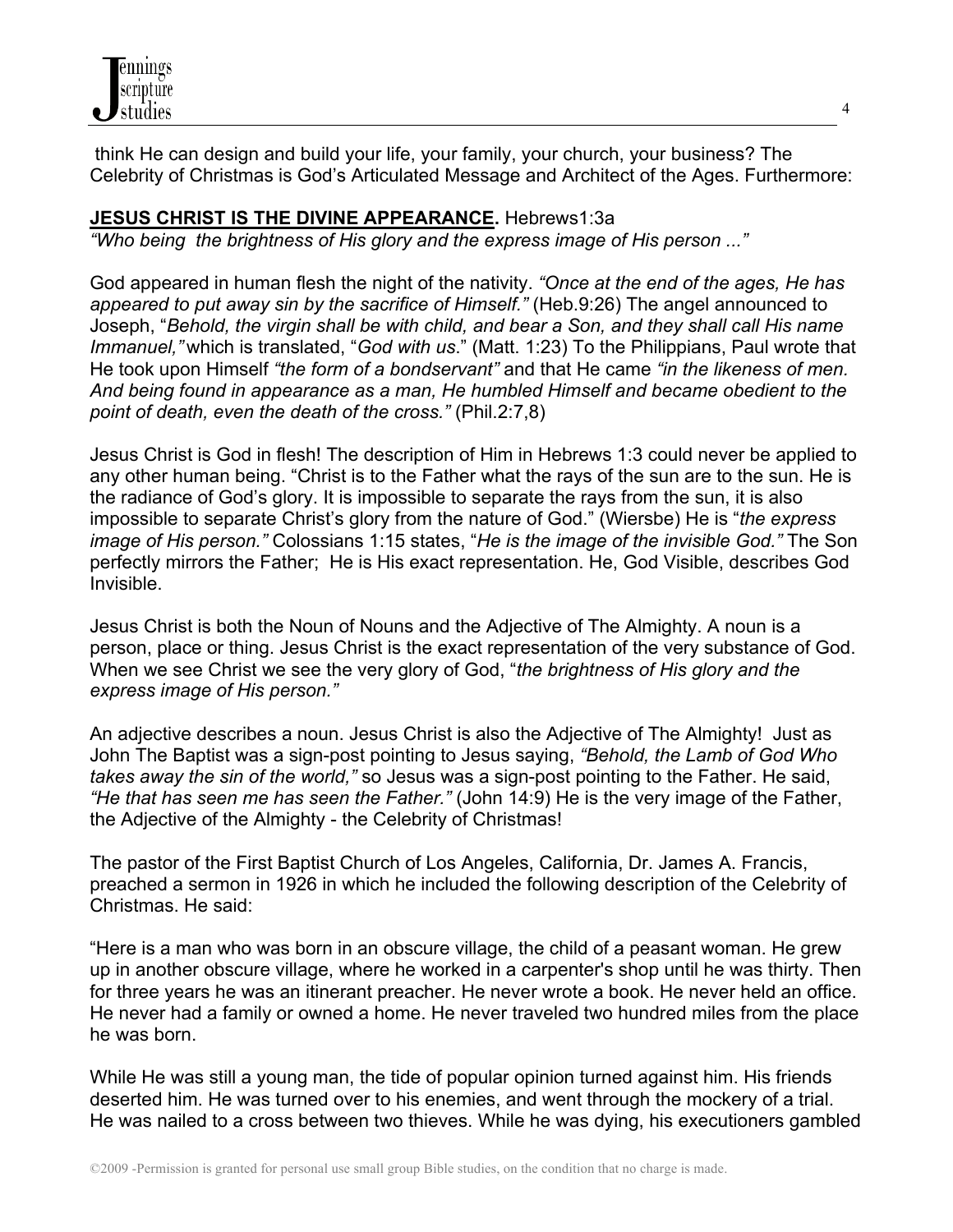for the only piece of property he had - his coat. When he was dead, he was taken down and laid in a borrowed grave.

Nineteen centuries have come and gone, and today he is the central figure for much of the human race. All the armies that ever marched, and all the navies that ever sailed, and all the parliaments that ever sat, and all the kings that ever reigned, put together, have not affected the life of people on this earth as powerfully as this One Solitary Life."

That is the Celebrity Whose birth we celebrate at Christmas. He resided temporarily on earth but He wants to reside eternally in our hearts. Does He live in you?

### **JESUS CHRIST IS DIVINE ATONEMENT.** Hebrews 1:3b

*"when He had by Himself purged our sins ........"* 

Why did God take on human flesh? Why was He born into our sinful world? Hebrews10:5-7 tells us why: *"When He came into the world, He said: 'Sacrifice and offering You did not desire, but a body You have prepared for Me. In burnt offerings and sacrifices for sin you had no pleasure.' Then I said, 'Behold, I have come, in the volume of the book it is written of Me, to do Your will, O God.' "* 

The root meaning of the word "atonement" means to "cover, cancel, purge away; to restore to harmony; to be reconciled." Mankind, through the result of the Fall, is in a state of disunity, disharmony and at a distance from God because of our sin. It was because of the cross-work of Christ that atonement for our sins was made thereby accomplishing reconciliation. Jesus Christ "*by Himself purged our sins."* Paul wrote, *"We also joy in God through our Lord Jesus Christ, by whom we have now received the atonement." (*Rom. 5:11)

I wonder how many people who celebrate Christmas connect the cradle with the cross? The cradle without the cross is a travesty! The manger without Mount Calvary would be a failure! The babe in the manger grew up to be the body nailed to the cross for our sins. This is the real reason for the season. Christmas means that sin has been atoned for and our sins can be forgiven!

## **JESUS CHRIST IS DIVINE ADVOCATE**. Hebrews 1:3

*"When He had by Himself purged our sins, sat down at the right hand of the Majesty on high."*

Where is Jesus Christ, the Christmas Celebrity today? He is seated at the right hand of the throne of God and "*Therefore He is also able to save to the uttermost those who come to God through Him, since He always lives to make intercession for them."* (Heb.7:25)

The ministering priest in the Old Testament never sat. They were always busy offering sacrifices for the sins of the people. Jesus Christ is our Great High Priest and *"When He had by Himself purged our sins, sat down at the right hand of the Majesty on high."* A seated priest indicates a finished work! When Jesus Christ bowed His head upon His pulse-less breast and said, "*It is finished,"* the work of redemption had been accomplished.